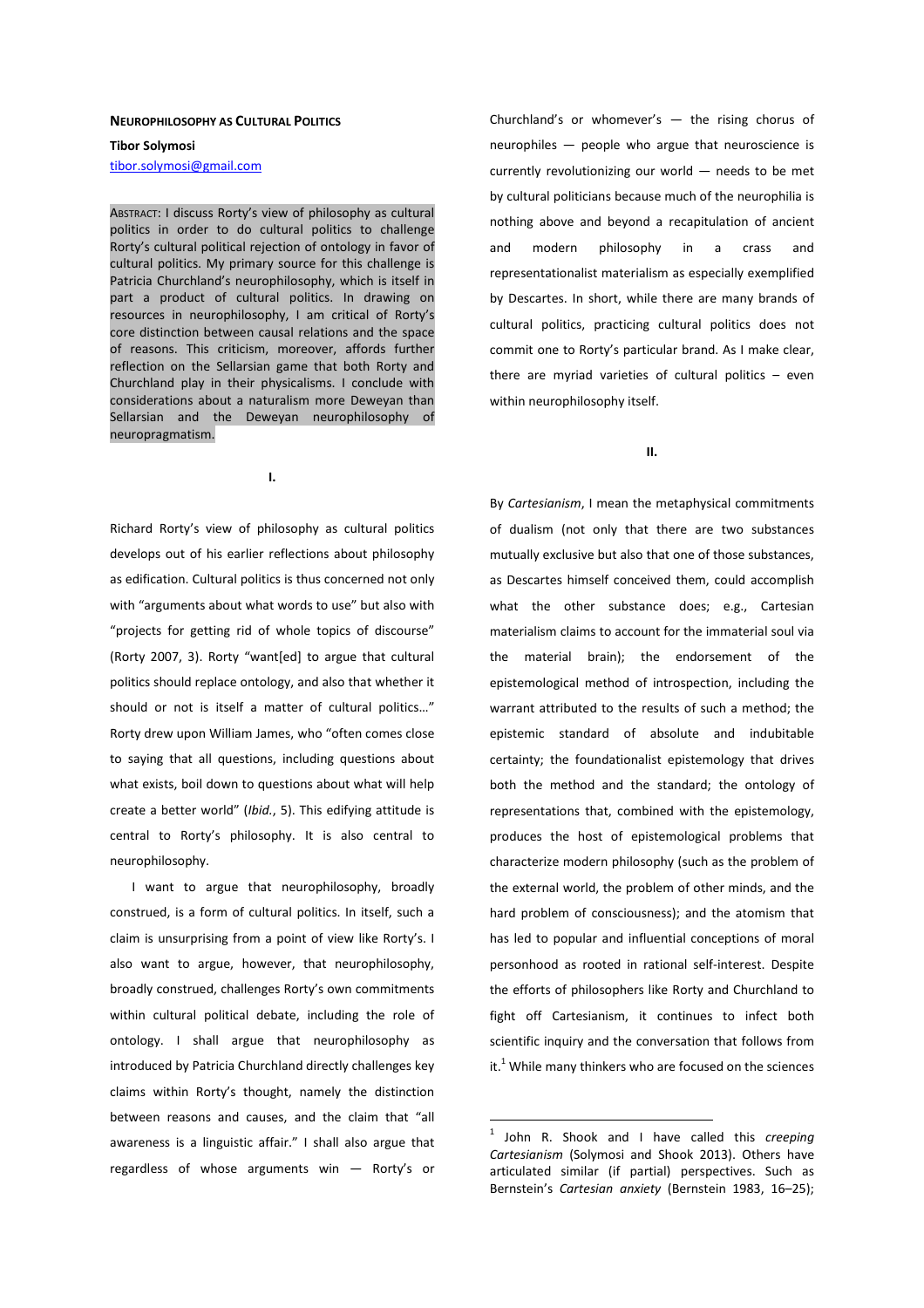of mind/brain are either hesitant to or simply silent on the consequences of the science for values, the very question of the relationship between science (including how to talk about it among other scientists and how to talk about it with non-scientists) and value is a question of cultural politics that, following Dewey and Churchland, is inescapable. These conversations are not merely academic, for they raise questions about our democratic practices, whether in the rise of neurolaw or in the growing consideration of non-neurotypical experience as we see in autism or Alzheimer's. For Rorty, such democratic and moral concerns have been at the heart of the fear of science and scientism or eliminativism, to which I now turn.

Churchland has recently offered a cultural political reason she and her husband Paul embraced the position of eliminative materialism for their neurophilosophy. It was a matter of academic capital: they were nobodies and Rorty was somebody (Baggini 2012, 70). $^2$  Early in his career, Rorty articulated and advocated the position, only to move slightly away from it in *Philosophy and the Mirror of Nature* (1979). This move away begins with a qualified acknowledgment of physicalism, namely that it is probably the right ontology but that given the nature of causal prediction, it is uninteresting (because impractical) for what most concerns humans and their lives. Concern for edification develops over Rorty's career into the cultural political denial of ontology's preceding cultural politics (Rorty 2007, 4, 5). Churchland, for her part, does not share Rorty's desire to replace ontology with cultural politics. But she does believe that a neuroscientifically robust ontology is a tool for doing cultural political work. That is part of the reason why she regrets the embrace of eliminative materialism, as it

<u>.</u>

suggests the elimination of the things that matter most to human beings. If she "had to do it all over again, [she]'d call it really nice guy materialism" (Baggini 2012, 70). The question over labeling is itself cultural politics.

In *Touching a Nerve* (2013), Churchland reflects on her teaching this really nice guy materialism and what neurophilosophy means. She writes,

Having taught neurophilosophy to undergraduates at the University of California San Diego for many years, I understand well that the sciences of mind/brain can be unsettling. Neurophilosophy, as I have described it, works the interface between philosophy's grand old questions about choice and learning and morality and the gathering wisdom about the nature of nervous systems. It is about the impact of neuroscience and psychology and evolutionary biology on how we think about ourselves. It is about *expanding* and *modifying* our self-conception through knowledge of the brain. (*Ibid.*, 20)

The unsettling effects of neurophilosophy have their roots in the rise of modern science and philosophy, from the unsettling of the divine right of kings and the rise of democracy to the concern over what Owen Flanagan and David Barack call neuroexistentialism (Flanagan and Barack 2010). $^3$  Rorty was no stranger to this unsettling; in fact, how he took up this historical unsettling was itself unsettling to professional philosophy in his removing philosophers from their position as guardians of reason and truth.

Two brief examples of Rorty's shift away from philosophy's grand old questions to new questions of cultural politics come from his 2007 essay. These are the

 $\overline{a}$ 

175

Barrett's *Cartesian disease* (Barrett 2011, 171–172); and, of course, Dennett's *Cartesian materialism*, *Cartesian theater* (Dennett 1991), and, most recently, *Cartesian gravity* (Dennett 2017, 20).

 $\overline{2}$  Rorty's influence on the development of neurophilosophy has been recognized by Dennett 2000, Dennett 2015, and Churchland 2015; cf. Chemero 2009, and Solymosi 2014.

 $3$  Some readers may find that the threat Flanagan and Barack see in so-called neuroexistentialism is overrated and not on par with the Spanish Inquisition, during which philosophers and scientists risked not only their careers but also their very lives. Churchland's skepticism about the threat lends further credibility to this position. My point is not to make such an evaluation here but, rather, to note that there is unsettling, no matter the degree. While my own view is that this unsettling is healthy for it opens the door to inquiries that are ameliorative, this amelioration is by no means guaranteed. After all, uninformed and closed-minded people are often hostile to new ideas.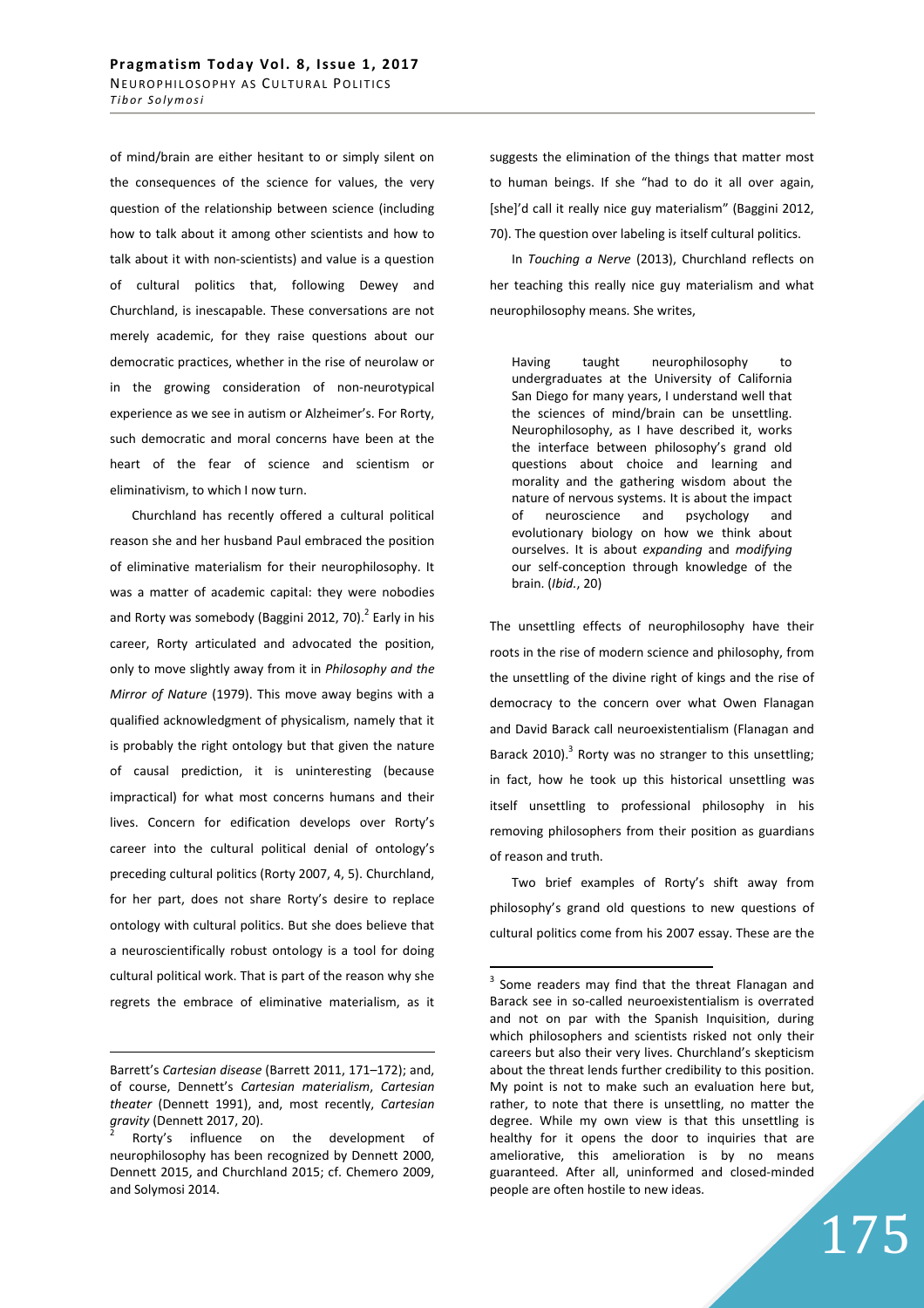question of the existence of God and the question of the nature of consciousness. For Churchland, these two questions are answered ontologically. There is no good scientific evidence to warrant belief in an anthropomorphic God. As for qualia as David Chalmers and others have presented the issue, there simply are none because by definition they cannot be experimented upon. Rorty agreed with Churchland on such answers, but, unlike Churchland, he did not find the questions all that interesting or worth investigating. Rather, he questioned the questions, asking whether we are better off regularly raising these perennial issues instead of creating new ways of talking about ourselves that would create a better world.

Neurophilosophy through ontology does offer ways of thinking about ourselves that can create a better world. Churchland offers several examples of how our growing understanding of various medical conditions affords new ways of being morally responsible. Prior to having scientific understanding of a condition, many people thought themselves to have weak moral characters for not being able to do what one ought to do. An easy example is homosexuality. Another is Klinefelter's syndrome (in which a male has an extra X chromosome, causing effete characteristics), which Churchland's brother has. She tells us that "he found tremendous consolation in the physical explanation, along with release from the fear that somehow it was all owed to a character flaw for which he was wretchedly responsible. Most admirably, perhaps, it gave him a graceful determination to find harmonious ways of living with what he is" (Churchland 2013, 29). Similarly, members of the LGBTQ community may find scientific understanding of sex and gender to be consoling if not empowering. They are able to take responsibility for living their lives without having to live by (yet still having to struggle with) the old oppressive and intolerant religious discourse.<sup>4</sup>

176

Rorty may have responded to this line of argument by stating that these scientific inquiries began with and are concluded by cultural politicians: the community of scientists themselves who determine the problems to investigate and the methods by which to do so. Perhaps so, but this reply is simply to move the goal posts  $-$  a question of cultural politics no doubt. Where Churchland's perspective, however, differs strongly from Rorty's comes in the entangled issues of cause, reason, and the nature of awareness.

## **III.**

Rorty's Sellarsian inheritance makes a sharp distinction between causal relations, which natural science investigates, and the linguistic relations of the space of reasons. The latter is concerned with providing justifications to the members of one's linguistic community (those who are playing the same language game); it is a normative enterprise. The world of causal relations, however, is not normative; it is strictly descriptive and, according to Sellars, not the source of norms or values. For Rorty, the causal relations include the neural world of C-fibers. This world is not the world of justification, the space of reasons in which persons rationally argue with one another. The space of reasons, moreover, is where awareness matters insofar as it is a linguistic affair. The awareness of non-linguistic or prelinguistic things is nothing above and beyond a causal affair. On this view, the cries of a baby are on par with the squeak of a wheel. It also follows a favorite metaphor of Rorty's for thinking about the relationship between mind and brain. According to the computer metaphor, the mind is to computer software as the brain

culture. In fact, I would argue that doing so is tantamount to establishing the Sellarsian distinction between the world of causal relations and the space of reasons. The continuity of culture and nature is elaborated upon later in this essay. The diversity of cultures illustrates the diversity of sexual interests and practices. A case in point is the sexual practices of the ancient Greeks, which are better described as homoerotic than homosexual.

 4 My use of homosexuality as an example is not intended to endorse a distinction between biology (or nature) and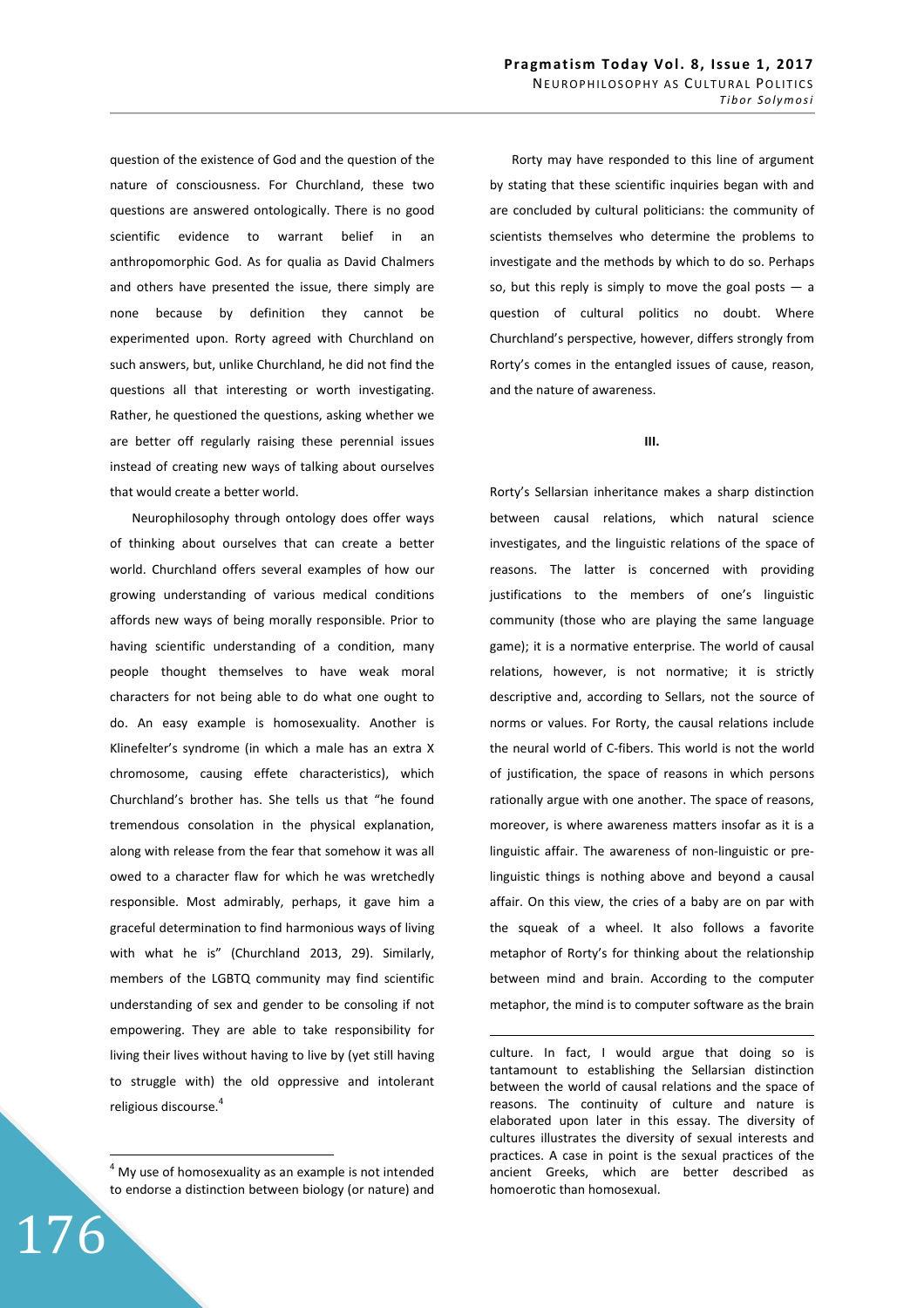is to computer hardware. Understanding every detail about the hardware or the brain, on this view, tell us nothing about the software or the mind, especially since different hardware can run the same program and different brains can have the same thought. The causal mechanisms do not matter for awareness, so long as the symbolic representations or programs are similarly computed. Hence, Rorty's disinterest in objectivity or truth when it comes to how to make life better for humans.

The computer metaphor, as has been noted since it was first proposed, is deficient. The brain is nothing like a computer, and the mind nothing like software. The metaphor is attractive to many because it materializes Cartesian dualism. As problematic as Cartesian *dualism* is, it's not just the dualism that is problematic. Cartesianism creeps in with the conception of mind as representational and computational. It is not just what the mind is made of but what the mind does that maintains the Cartesianism Rorty and Churchland both seek to evade. Materializing the mind into computer software was a novel way of reimagining the mind-body relationship. But it falls woefully short as the difference in operation between mind and computer could not be more stark.

Churchland describes the difference between computers and brains as follows:

The slow dawning of deep ideas by human brains stands in stunning contrast with electronic computers. Computers can do many things much faster than we can, such as calculate. But computers — so far, anyhow — cannot do these things that human brains do slowly. They do not come up with new hypotheses about the nature of matter or the origin of DNA. (*Ibid.,* 25)

The Cartesian mind  $-$  regardless of its ontology  $-$  is a calculator, insofar as thinking is calculation, in which imagination is reducible to deductive inference. For all his talk about the problems of Cartesian philosophy, Rorty's excitement over Daniel Dennett's *Consciousness Explained*, in which Dennett offers an imaginative interpretation of the computer metaphor, illustrates just how pernicious the Cartesian disease is (Dennett 1991).<sup>5</sup> This creeping Cartesianism also finds its way into Churchland's representational view of the brain, for much of her and her husband's neurophilosophical writings are concerned with how the brain, not the mind, *represents* the external world.

For Churchland, the external world is causally closed and determined: so is the internal world of the brain. Here the distinction between reason and cause returns in the problem of free will. For Rorty, there is no problem because asking-for-and-giving-reasons-for-one's-actions is not addressed by causal relations. For many philosophers, contracausal free will seems to be served by such a distinction between physical cause and mental reason: somehow the reason to do something causes the physical body to act accordingly. Rorty finds such an approach confusing. He is not alone: Churchland and most nonphilosophers do too. But for this set of people who don't think of contracausal free will as meaningful, the distinction between reason and cause just doesn't hold. Churchland finds the notion that rationality works outside of a "cause-free zone" to be nonsense. For her and the many nonphilosophers with whom she talks about free will, "A reason can be a perception, an emotion, a memory, a solution to a problem, an evaluation of the future consequences of an action, a judgment about the weight of the evidence, and so forth. *Any* of these can be

 $\overline{a}$ 

177

 $5$  See Rorty 1993, Rorty 2000, Dennett 1993, and Dennett 2000 for their conversation over realism and metaphor. Others contend that Dennett loses this debate, insofar as he does not proffer a theory of (scientific) inquiry, cf. Elton 2003, Zawidzki 2007, and Thompson. 2009. In Dennett 2017, Dennett comes closest to explicating his understanding of Sellars and his jargon (manifest and scientific image, reasons and causal relations, and so forth) as well as how the Pittsburgh school of Sellarsians (Robert Brandom, John Haugeland, among others) relates to Dennett's position (see pp. 40–43). Further work is necessary, not only on Dennett's relation to the Sellarsians and Pittsburgh philosophers, but also on Dennett's evolutionary account of reasons (what he calls "free-floating rationales") and Dewey's evolutionary account in Dewey 1925/LW1.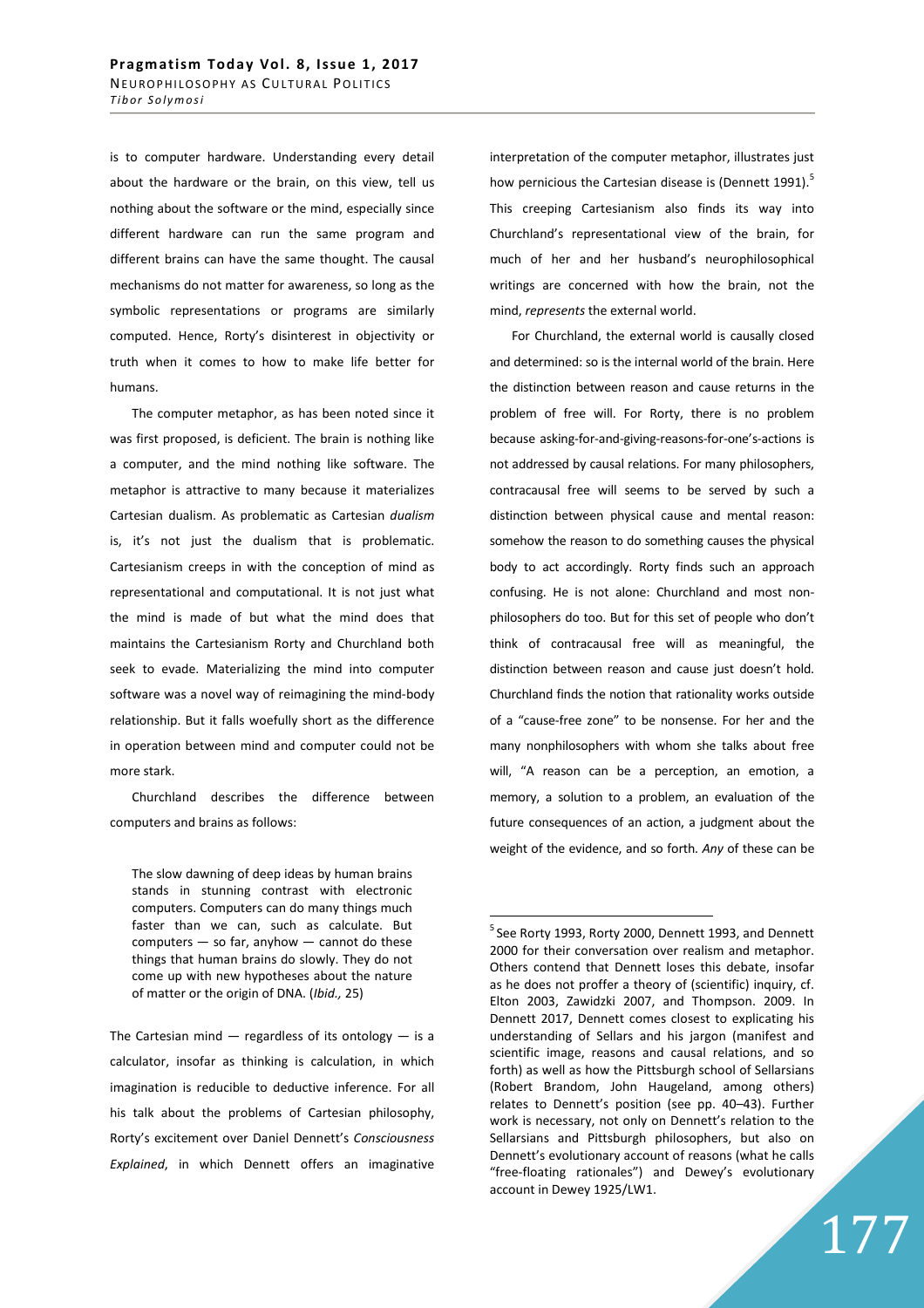reasons, and all involve functions carried out by the physical brain" (Churchland 2013, 180).

The distinction Rorty held between causal relations and the space of reasons becomes blurred in light of neuroscience. Indeed as other proponents of brain research have argued, the brain is the cultural organ. Without nervous systems, there simply would not be human culture. This line of argument  $-$  coming from interdisciplinary fields like neurosociology (Franks 2010) and neuroanthropology (Lende and Downey 2012) suggests that the continuity between nature and culture or nature and spirit is funneled, in part, through embodied nervous systems. Cultural politics cannot be limited to examination of the relations between propositions without understanding that these propositions are of the world, including the en-brained bodies embedded in the world in which they enact. Propositions are not about the world in an epiphenomenal sense. The world not only causes such propositions but is also altered by them.

#### **IV.**

Rorty's view of natural scientific inquiry in distinction to humanistic conversation is blurred further by the developments of socio-cultural neuroscience. The early history of neuroscience can be usefully understood as either investigating non-human nervous systems, which are then understood to be natural or non-cultural, or by investigating human nervous systems, most especially the brains of people who have suffered some trauma, such as Phineas Gage or HM. $^6$  The consideration of

178

 $\overline{a}$ 

neurons in professional philosophy, especially in the 1970s, was focused on rather atomistic examples, notably that C-fibers had something to do with pain. Other popular examples included the lone brain in a vat or hordes of scientists studying single neurons firing. Through the 1980s and 1990s, neural networks were receiving more attention by both practicing scientists and by neurophilosophers. Cultural politics accounts for this shift by noting that the mathematical models (which are expressed in formal mathematical language) developed better accounts of the phenomena under examination. The community of inquiry took the language of networks to be more useful for materially explaining mental representation.

Over the past three decades, our understanding of neural networks has advanced thanks to various imaging technologies that afford us real-time images of neural functions.<sup>7</sup> To consider neuroscience as a programmatic inquiry into a non-human reality is to show a nearly willful ignorance of the science, its methods, its tools, and its problems. Indeed, as exciting as the development of fMRIs, for instance, has been, they can only address questions capable of being handled within a magnetic tube, in which the body within the tube must remain very still. No question we spend part of our lives at rest; but so much of it, especially within the evolutionaryhistorical context of human being, is active. Moreover, this activity occurs in a world that is both natural *and*

 $\overline{a}$ 

<sup>7</sup>On the relationship between brain imaging and pragmatism (especially Rorty), see Shulman 2013, 49–53.

 $6$  Phineas Gage is now remembered for having survived in 1850 an accident in which an iron bar entered at high velocity through his "head just under the left eye and emerged from the top of his skull on the right side" (Glickstein 2014, 311). It is not simply that Gage survived this traumatic event. Rather, his entire personality was significantly affected by it. He went from being an involved and cooperative member of society to not being able to commit to friends, family, or a job. From his accident and temperamental change, neuroscientists began inquiring into the relationship between the brain and personality.

In the first half of the twentieth century, HM suffered a bicycle accident as a child that caused brain injury, which led to a series of epileptic seizures. Doctors hoped to help HM by "remov[ing] a sizable portion of the hippocampus and adjacent structures of the temporal lobe on both sides" (Glickstein 2014, 237). Unfortunately for HM, he was left with anterograde amnesia, the inability to form new memories but still holding on to long-term memories from before his operation. As Glickstein reports, "When looking through a family photo album he would encounter a picture of an uncle he was particularly fond of. Each time when his mother told him that the uncle had died, HM wept yet again" (2014, 237). Fortunately for science, we have learned much from decades of studying HM about the brain and memory.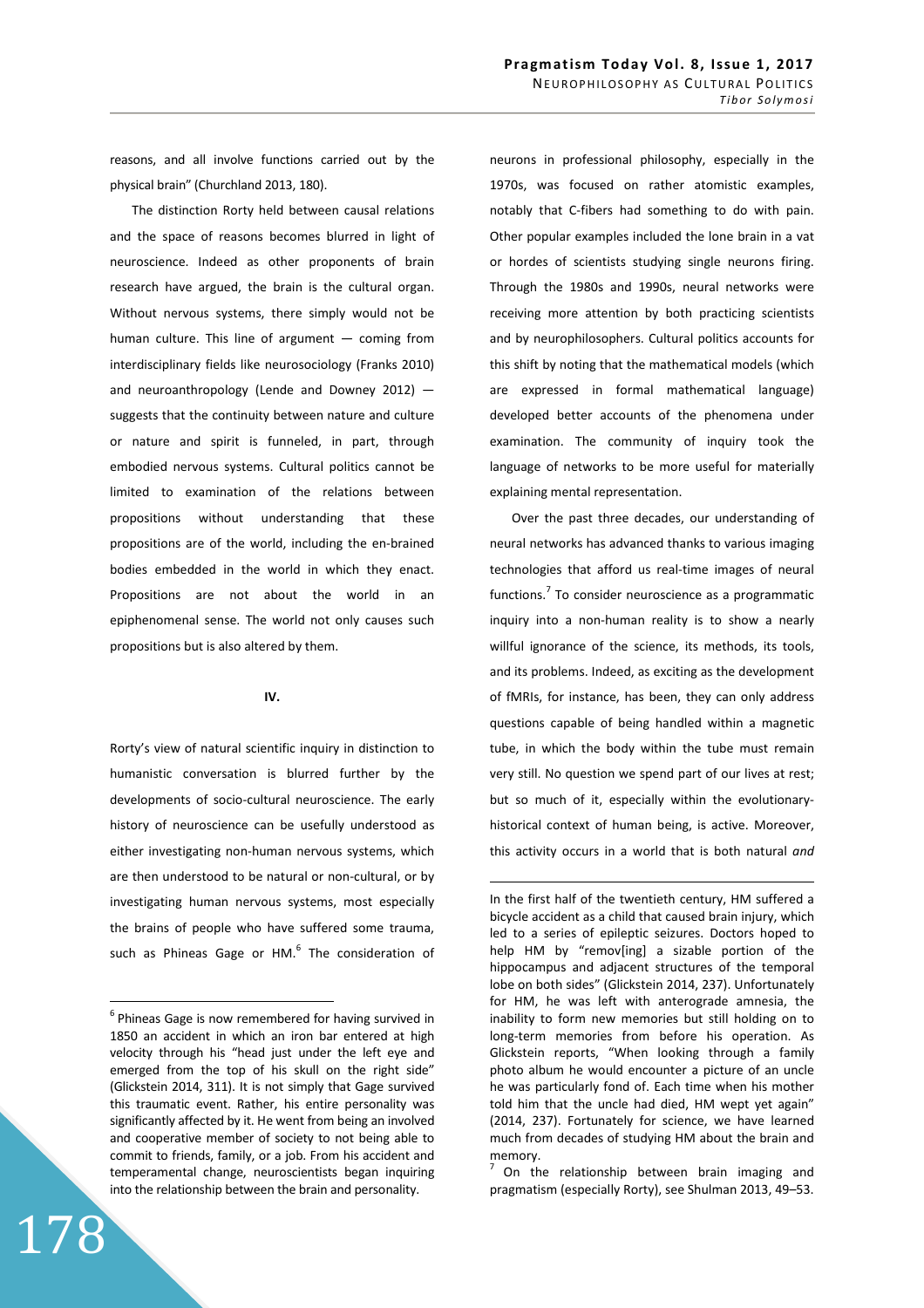cultural. The world is natural insofar as it is not supernatural, but the natural human world is culture. Human brains are cultural artifacts as much as they are natural developments.

#### **V.**

As artifacts, humans and their brains are the product and producer of human individuals and cultures. To understand how human nervous systems operate is to understand the bodily and environmental context in which they operate. This context is symbolic; it is linguistic; it is also affective and dynamic. The awareness is far more than a linguistic affair. How we move forward with the new advances coming out of the neurosciences that are anti-Cartesian requires cultural political work.

The anti-Cartesian advances I have in mind are the following three. First, human beings are socio-cultural. Our conversations and our inquiries require human relationships that begin in utero. Second, human intelligence is not modular. Our perceptions, feelings, thoughts, etc., are not separate faculties run by different parts of the brain; rather different parts of the brain contribute to various functions through creative reuse; so, for example, one part of the cortex may contribute to memory during one event but several hours, weeks, or years later, that memory could be handled by another part of the brain while that part of the cortex is doing something else; to put it bluntly, the so-called modules are multitools put to ever new purposes.<sup>8</sup> Finally, human intelligence is not a strictly neural affair (the brain is necessary but not sufficient for mentation; not only are other brains required but so are other enabling conditions like bodies and cultures).

This new neural view, however, remains very much in the minority, as the growing chorus of neurophiles are

 $\overline{a}$ 

not finding continuities between nature and culture but are busily reducing spirit to matter. Moral psychology is chock full of such egregious moves, from Jonathan Greene's attempts (Greene 2013) to locate utilitarian ethics and deontic ethics in separate modules of the brain to Jonathan Haidt's recapitulation of Plato's tripartite soul that misrepresents our cognitive processes as predominantly unconscious (Haidt 2012).<sup>9</sup> Indeed, Haidt's view complements other neurophile views of free will and responsibility. The argument, in brief, is that since so much of our daily lives is orchestrated by neural operations below conscious awareness, we have little reason to believe that our conscious lives, notably our rationality and ability to control our behavior via conscious intervention, are not illusory.

Consider Haidt's metaphor of a rider on an elephant, in which the rider is conscious reason and the elephant unconscious cognitions.<sup>10</sup> The rider is under the illusion that his decisions determine where the elephant goes, when the fact of the matter is that the elephant goes where it pleases. The Platonic ideal of the rider having mastery over the elephant is a dream, on Haidt's view. To draw together Haidt and Rorty is to see the rider as the space of reasons, where the rider provides ad hoc rationalizations for why the elephant does what it does, while the elephant represents the causal relations investigated by natural scientific inquiry. Haidt would say that this causal world is the real world; Rorty resists that easy assertion. But the parallel I draw here is at odds not only with Plato but also with Churchland's view of neurophilosophy as modifying, expanding, and enriching our self-conception, which has its ancestral roots in Plato and Aristotle.

 $8$  This follows from Anderson's neural reuse theory (Anderson 2014) that is not only a thorough criticism of the computer metaphor of mind but also a detailed alternative to the metaphor that develops out of the early pragmatists, notably Dewey's critique of the reflex arc in Dewey 1896/EW5. Cf. Chemero 2009, 18–20.

 $9$  Haidt and Greene are just two of a growing plethora of works relating brain science to ethics and politics. To provide an exhaustive list goes well beyond this essay's limits.

 $10$  Cf. Haidt 2012, 44-48, and Johnson 2014, 89ff.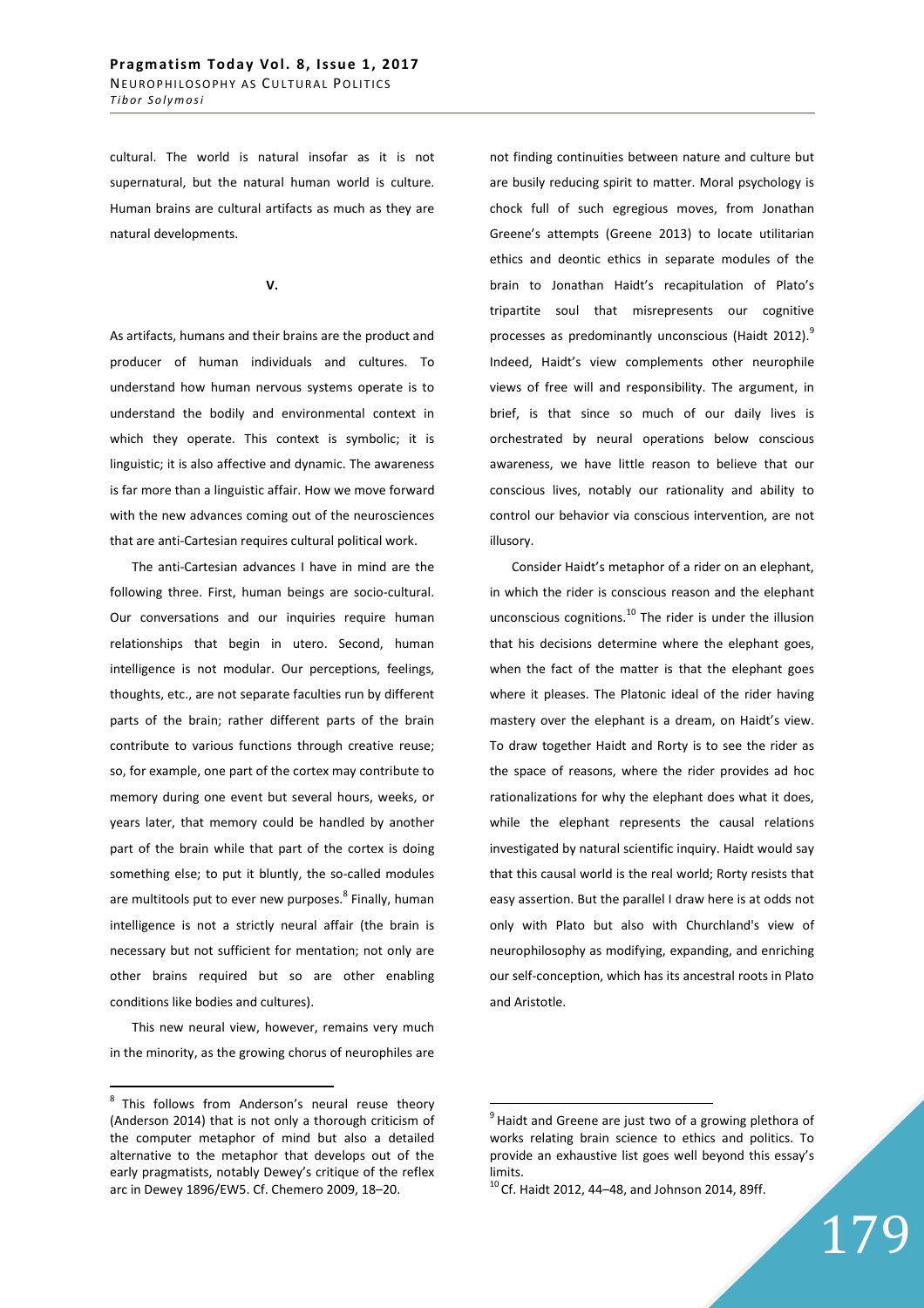Rorty advocated for philosophy as conversation, notably the conversation of humankind that reaches back to the Socratic dialogues. Humans as conversationalists may well be at the core of our selfconception. That self-conception becomes complicated, however, with greater neuroscientific understanding. On the one hand, we are beginning to understand how it is possible to have conversations — not in a transcendental manner but in a thoroughly natural one — with advances such as polyvagal theory, which inquires into the orchestration of facial nerves and muscles with the larynx and the cortexes of the brain. On the other hand, with neuroscience comes neurodiversity. The Western self-conception that begins with Plato and culminates in the Cartesian-Kantian ego is directly challenged by the growing recognition that nonneurotypical experience is not abnormal but occurs within a normal range of human life. Two examples are autism and bipolar disorder. As we learn more about the neural mechanisms underlying these ways of being human, our cultural politics faces new questions that must reckon with the ontology in order to create a better world, for neurodiversity forces the question of what it means to be human.

Teaching philosophy as the conversation of humanity presupposes that to be human is to be able to converse. For many autistic people, they struggle with everyday conversations because they are not able to pick up or understand unconscious behavioral cues. In my own teaching, I have seen some autistic students struggle with Plato – yet others prove to be master dialecticians from the start. The growing awareness of neurodiversity raises further questions about our communities. For the sake of illustration, consider the difficulties that come with labeling students autistic and thus requiring assistance with their learning difficulties. Some autistic students may struggle with both reading dialogues and participating in them in class. Some autistic students may struggle with the reading but not with participating; others with the participating but not with reading. And still others will struggle with neither reading nor

180

participating, perhaps being adept at both. The cultural political questions that arise from this admittedly oversimplified sketch are many, ranging from questions about objective standards by which to sort students to best aid in their learning to questions about whether there really is such a thing as autism and not a plethora of non-neurotypical experiences hitherto inadequately labeled autism. Other questions are pedagogical, for example, what training should instructors have to aid autistic students with assignments designed for the neurotypical? Further questions are social-political: consider an extreme example, if humans are incapable of conversation, do they deserve full rights and duties in a society designed for conversationalists, or do they deserve protections but not the responsibilities? To treat the causal mechanisms as strictly descriptive and thus carrying no normative weight about how to create a better world is to undermine scientific and democratic endeavors entirely.

It is not only autistic people who may struggle with conversation. Various mood disorders may prevent people from engaging in the critical dialogue. Further still are the difficulties presented by Alzheimer's. Socrates was concerned with the loss of memory that writing would bring about because it would undermine conversation. Without being able to recall facts, stories, past events, etc., as we see with Alzheimer's, conversation devolves into mere gossip, into cooing. Furthermore, without understanding and appreciating the neuroscience of these conditions, our conversations with humans who suffer directly from them and our conversations about these humans are left lacking. Such humans could be reduced to relatively complex squeaky wheels.

# **VI.**

The positions of Rorty and of Churchland, of course, are not the only viable ones in the larger debate about the standing of normativity within a naturalist framework. For example, Michael P. Wolf and Jeremy Randel Koons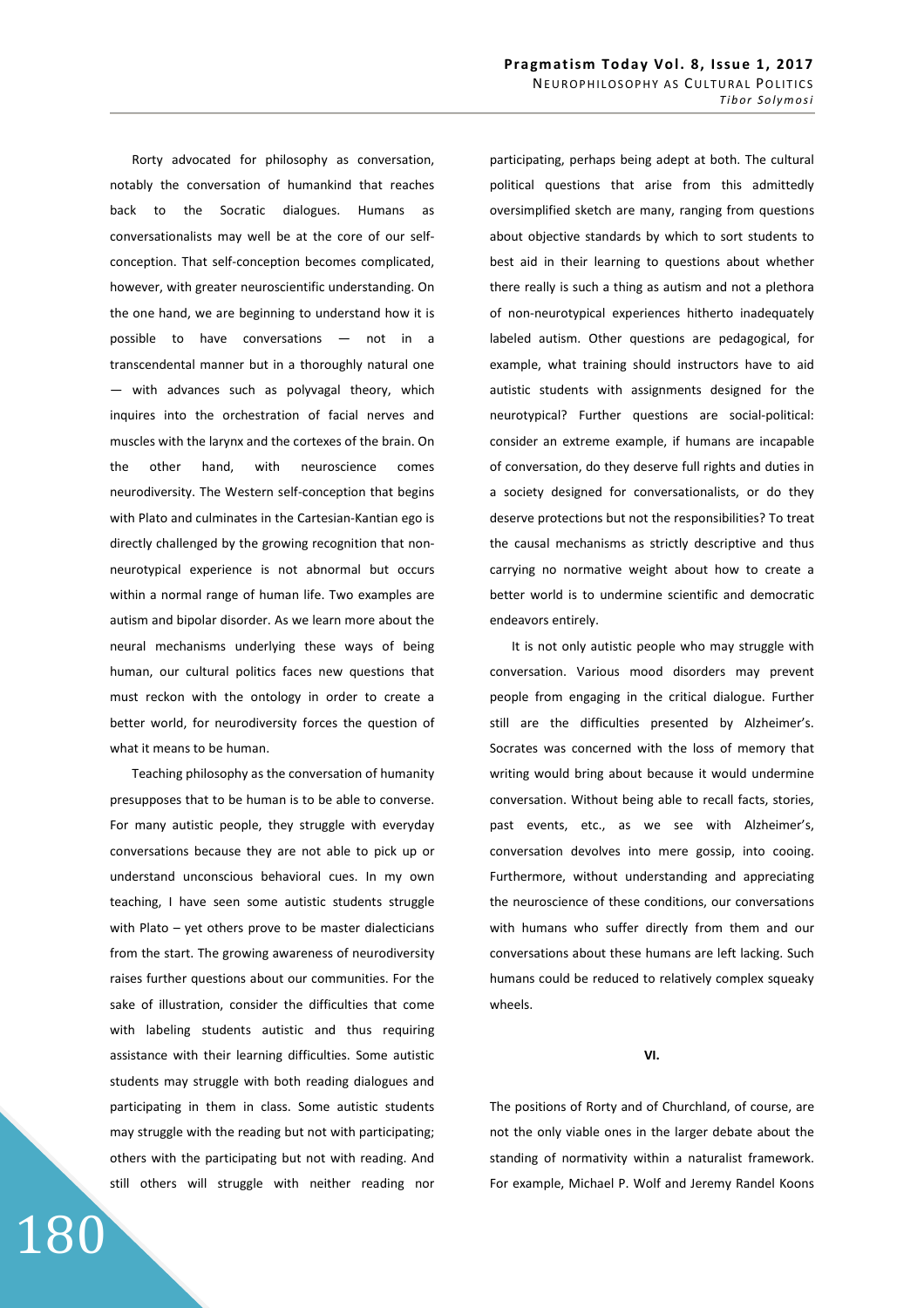argue in *The Normative and the Natural* (2016) for a naturalism in which the normative is not descriptive but about how the world should be, from how inquirers should act according to epistemic norms to how persons should act according to moral norms. But these norms are not simply to be discovered as facts about water and H<sub>2</sub>O are. Epistemic norms may guide inquiries into water and  $H_2O$ , and social or moral norms may motivate inquirers to examine water and  $H_2O$ . But for Wolf and Koons, as it is for many naturalists, science is strictly descriptive and normative claims cannot be descriptive. Wolf and Koons believe that normative claims can be true in some sense (and thus escape relativism) by maintaining the distinction between the world of causal relations (the nonnormative discourse) and the space of reasons (the normative discourse). And so, with Rorty and Churchland, Wolf and Koons carry forward a naturalism influenced by Sellars that creates the conflict between the scientific and manifest images.

But the opposition between causal relations and the space of reasons is simply at odds with our lived experience. The pragmatic naturalism of John Dewey influences the version of neurophilosophy I call neuropragmatism. $11$  The key difference between this naturalism and Rorty's or Wolf and Koon's is the conception of inquiry. For Dewey, inquiry of any sort – scientific or otherwise – is never strictly descriptive and thus nonnormative. The scientific realism of many naturalists never arises, nor does the accompanying antirealism of the opposing naturalists. With Dewey, Rorty and Wolf and Koons reject representationalism, but unlike Dewey they take the linguistic turn. Where Churchland resists that turn through a neural or bodily

 $\overline{a}$ 

turn, Wolf and Koon take a different route than Rorty toward embodiment. Dewey, however, never makes any of these turns because he begins with the lived experience of living creatures in dynamic environments.<sup>12</sup>

Rorty resists talk of truth and objectivity (which Churchland, and Wolf and Koons seek to maintain) because such talk brings to (his) mind the mirror of nature. An idea is objective insofar as it accurately mirrors/reflects/represents/corresponds to the real thing in the world that the idea is about. But that view of objectivity is not the only one. Dewey's view of experience as a transaction between organism and environment circumvents the dualism implicit in representationalism. Instead of experience as a passive and removed spectator of the world or of ideas reflecting the world, experience is a doing and an undergoing. An organism does things to its environment. Such doings feedback to the organism as the environment responds. The organism thus undergoes. Such undergoings bring about further doings, and so forth. When an intelligent organism, like a human being, deliberately does something to the environment in the anticipation of bringing about a specific set of consequences, the environment will *subject* the organism to those consequences. If those consequences are amenable to the intentions of the organism, then the organism has found a way to work with the world for the time being. But if the environment responds otherwise, that is, if the organism's anticipations are not met, then the environment has effectively *objected* to the organism's plans. Such a view is the one Dewey

 $\overline{a}$ 

181

<sup>&</sup>lt;sup>11</sup> Since Dewey, the word *pragmatism* has come to denote more than an epistemology or philosophy of science. It now means an entire philosophical tradition of which Dewey is a main figure. Nevertheless, it is worth noting both Dewey's later reservations about using the word *pragmatism* (1938/LW12, 4 ) and his description of his position as *cultural naturalism* (1938/LW12, 28). For more on the historical context of Dewey and the call for a neuro-informed cultural naturalism, see Dalton 2002, 278–292.

 $12$  Dennett 2017, 291, n. 89 directs the reader to the work of Azzouni 2013, in which we find "his divorce of quantification and ontological commitment". Consideration of this point goes well beyond this essay, but it is one worth much further discussion with regard to cultural politics. Another position worth further consideration because of its rejection of the Sellarsian premises of Rorty, Churchland, Dennett, and others is the Danish philosopher, Jan Faye – whose position is close to Dewey's, despite Faye's becoming influenced by Dewey much later. See Faye 2016, chapter 1, "Evolutionary Naturalism," pp. 1–30.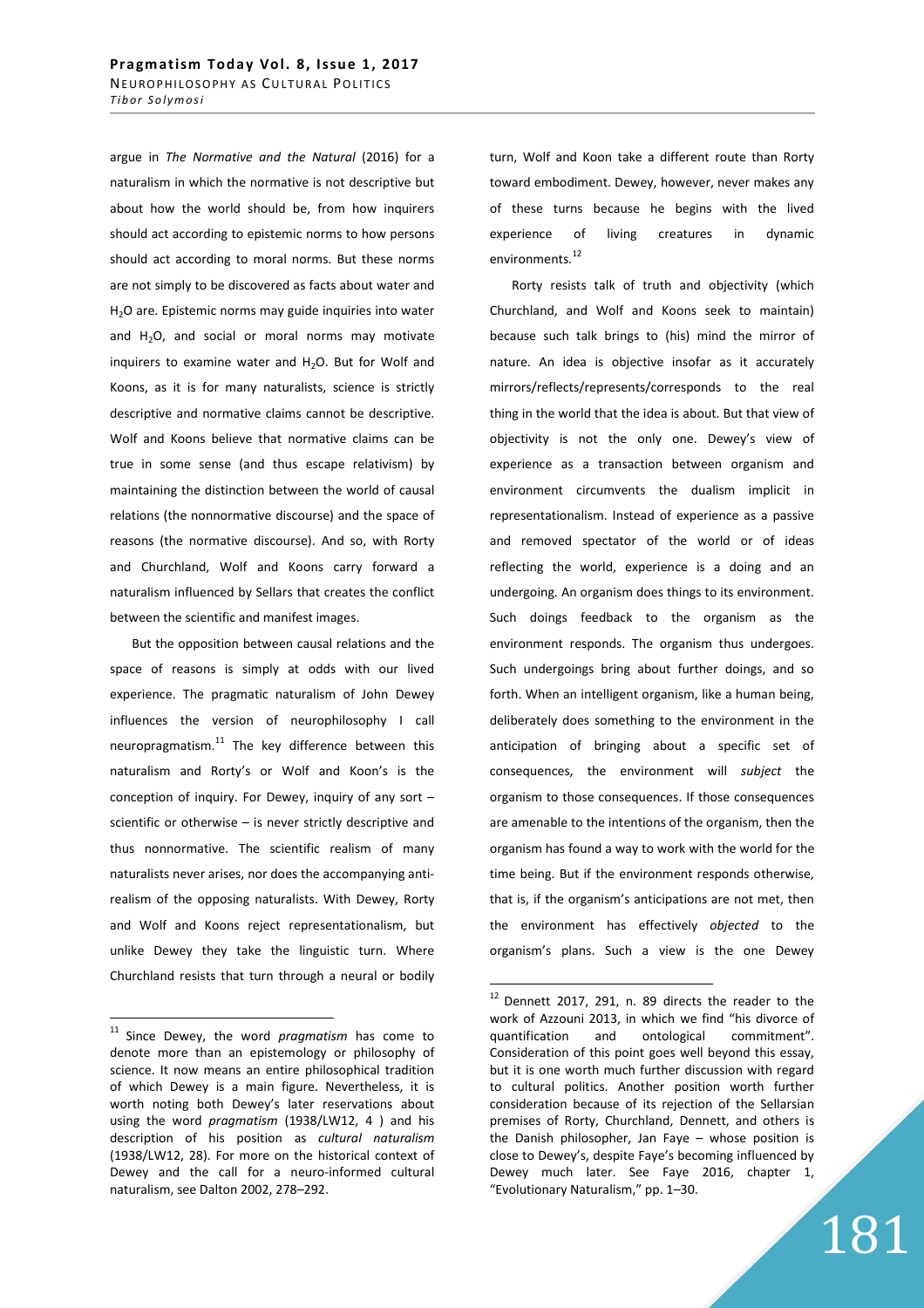proffered as a naturalistic way of maintaining objectivity while respecting the situatedness of the inquiring subject. Such a view, however, does not require the further distinctions between nonnormative descriptions and nondescriptive norms. $^{13}$  To paraphrase one of Dewey's quotidian examples, if a gardener wants to grow lush tomatoes, then the gardener needs to maintain specific conditions of sun, shade, water, and soil for the specific seed of tomato.

When it comes to neurophilosophy more generally that is, without concerning ourselves with the differences in variety, such as neuropragmatism – hypothetical imperatives may abound without giving up on objectivity or truth. Rorty's resistance to awareness beyond the linguistic simply does not fit with evidence ranging from gardening to primatology. Take, for example, modern domestic tomatoes (*Solanum lycopersicum*), which share "no more than 5 percent of the total genetic variation present within the wild species and primitive varieties" (Estabrook 2015). The wild ancestor of tomatoes is the *Solanum pimpinellifolium* and "is no bigger than a shelled pea" (*Ibid.*). The tomatoes we have come to recognize at the market are not natural but artificial: they are products not simply of cultural politics – we are not simply redescribing that which was otherwise around – but are the products of agriculture. Agriculture, for Dewey, is a variety of technoscience – both an art and a science, so to speak – that draws methodically and deliberately on historical traditions of cultivating the earth in order to develop better ways of farming. Through technoscience we have created not simply new things to talk about but the things themselves.

182

 $\overline{a}$ 

Primatology also provides many examples of the limitations of the linguistic turn. A particularly relevant example is Santino, a male chimpanzee housed at the Furuvik Zoo in Sweden. Santino was observed to behave with foresight by deliberately stockpiling rocks within his enclosure that he would later hurl at visitors. The primatologist to first report this behavior, Mathias Osvath, concluded that this was unequivocal evidence of future planning in Santino (Osvath 2009). $^{14}$  Louise Barrett discusses this case in terms of autonoetic consciousness, which is just another way of discussing the unique form of awareness that is commonly believed to be possible only with language. For Osvath, Barrett notes, Santino and thus non-human apes have an awareness that is supposed to be uniquely human but evidently is not. Barrett goes on to caution against abusing the anthropomorphizing that is not only tempting but also very useful in evolutionary approaches to life and mind. This cautioning is not an a priori rejection of anthropomorphizing, but rather a call for fallibilism and experimentalism. That is, we should not just assume that an organism of one species is *necessarily* similar to an organism of another species simply because of a shared lineage or similar physiology. Her reasons include the fact that these different species are different because these organisms adapted to different environments. Without understanding those differences in situatedness, Barrett argues, we can easily fall into a trap of anthropomorphizing without evidence: we give a causal explanation that simply reads the space of reasons into the situation without further cause or justification. $^{15}$  In some cases, anthropomorphizing works; in others, it ends up

<sup>&</sup>lt;sup>13</sup> Two contemporary philosophers, who are influenced by both Dewey and Sellars (and in different ways), Owen Flanagan 2007 and Peter Godfrey-Smith have independently taken up a distinction between subjective and objective theories of consciousness or experience. Flanagan seems to succumb more easily to Cartesianism than Godfrey-Smith; nevertheless both would benefit from Dewey's reconstruction of subjectivity and objectivity here. See Flanagan 2007, 7ff., and Godfrey-Smith 2016, 137ff.

 $14$  Osvath 2009 is originally cited and discussed in Barrett 2011, 1–6.

<sup>&</sup>lt;sup>15</sup> Indeed, Barrett draws upon Dennett's intentional stance, which, it is worth noting again, Rorty found to be in the spirit of his project despite Dennett's realist objections. See Barrett 2011, 1–19. Cf. n. 5 above, and Churchland 2013, 233ff, where she criticizes Dennett's view of consciousness, which she finds too linguistic as well.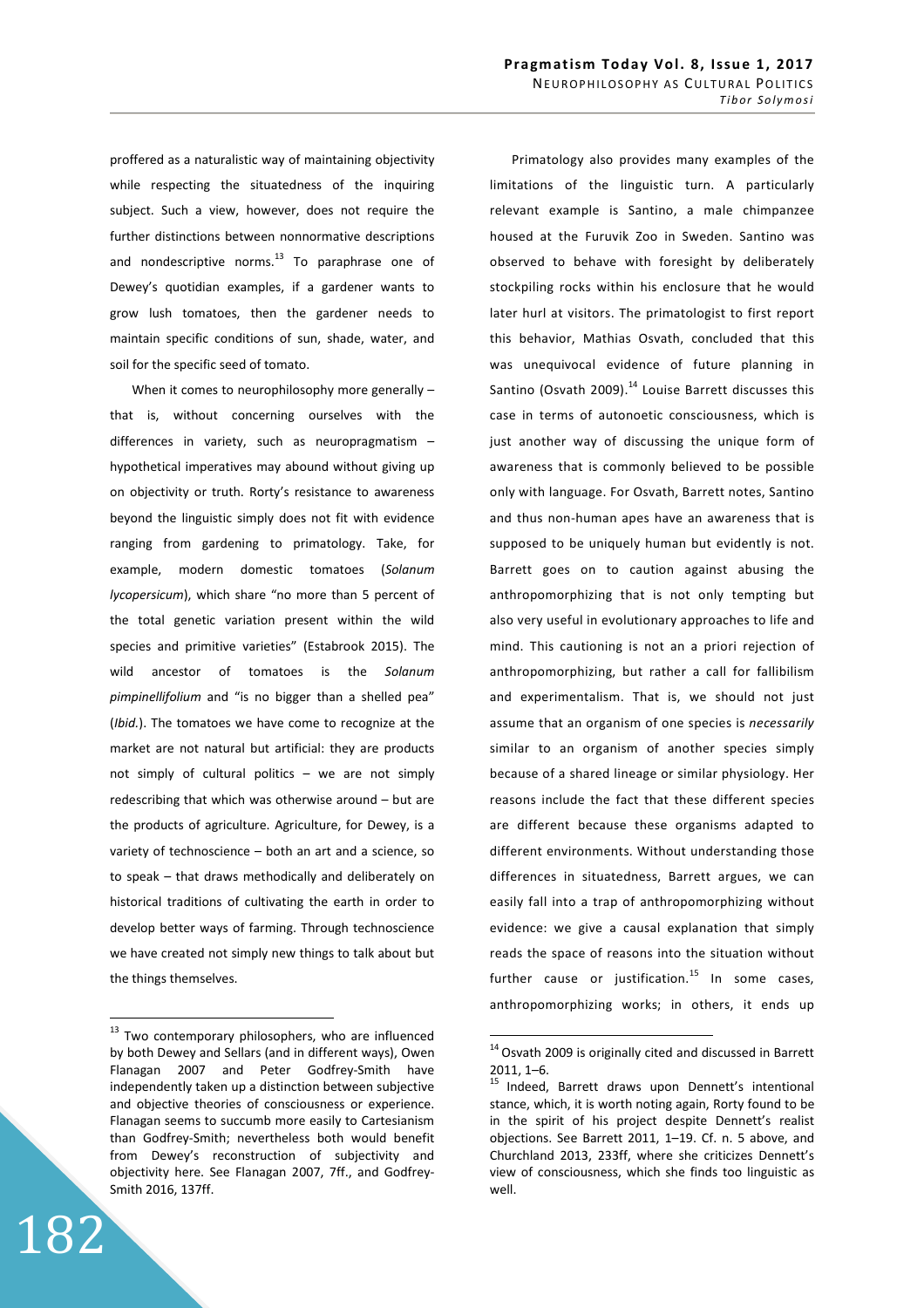overreaching in light of further evidence. To return to the example of Santino, perhaps he does not have any awareness because he isn't linguistic in the way humans are. Perhaps he does have some awareness much like humans because he is much like humans. Or, perhaps, he has a variety of awareness that is not linguistic but is nevertheless a real feature that we humans struggle to comprehend. Which of these three it is (or if it is some other possibility) is a matter of doing the experimental work of technoscience.<sup>16</sup>

#### **VII.**

Neurophilosophy as cultural politics, then, challenges the conversation of humanity that Rorty advocated as the on-going role of philosophy. This challenge is, to be sure, part of this conversation. Rorty valued the capacity conversation has for self-creation. The old systematic ontology of modern philosophy did not fit well with this hope for edification. However, Rorty relied too much on the linguistic turn. Neurophilosophy, broadly construed, opens the possibility for a cultural politics in which ontology plays an ameliorative role. This role is eliminative, but perhaps not in the way Rorty or Churchland would suspect. Instead of worrying that scientific facts will eliminate moral facts or values, the elimination that neurophilosophy is well situated to effect is the elimination of the worry about elimination, about reducing the human to the natural, about reducing values to facts. The classical pragmatists began this reconstruction of inquiry and culture with the aim of democratic amelioration. Rorty welcomed democratic

 $\overline{a}$ 

amelioration via conversation; Churchland welcomed the results of scientific inquiry. Neither has taken up the philosophical project of reconstruction that Dewey advocated. Rather, they remain within the Sellarsian project of reconciling two incompatible images.<sup>17</sup> The hard distinction Rorty held between the space of reasons and causal relations requires reconsideration, as Churchland suggests in her claim that causes can be reasons. This reconsideration is especially pertinent to how we think about the relationship between inquiry and conversation. For not only do our inquiries challenge just what it means to have a conversation or to be a conversationalist, our inquiries are blind without conversation, and our conversations empty without inquiry.

#### **Acknowledgements**

I thank both Mark Tschaepe and Bill Bywater for feedback on previous drafts. I am also grateful to two anonymous reviewers whose suggestions have made for a stronger essay.

## **References**

- Anderson, Michael L. 2014. *After Phrenology: Neural Reuse and the Interactive Brain*. Cambridge, MA: MIT Press.
- Azzouni, Jody. 2013. *Semantic Perception: How the Illusion of a Common Language Arises and Persists*. New York: Oxford University Press.
- Baggini, Julian. 2012. "Discussion/Interview with Patricia Churchland." *The Philosophers' Magazine* 57(2): 61–70.
- Barrett, Louise. 2011. *Beyond the Brain: How Body and Environment Shape Animal and Human Minds*. Princeton, N.J.: Princeton University Press.
- Bernstein, Richard J. 1983. *Beyond Objectivism and Relativism*. Philadelphia: University of Pennsylvania Press.
- Chemero, Anthony. 2009. *Radical Embodied Cognitive Science*. Cambridge, Mass.: MIT Press.

 $16$  Godfrey-Smith 2016 offers a further and illuminating example of animals that are both seemingly anthropomorphic (because of seeming mischievous and intentional behavior) and utterly alien to human experience (because of differences in natural environment, neural organization, physiological variation, and otherwise different evolutionary history): cephalopods. See especially chapter 3, "Mischief and Craft," pp. 43–76, which focuses primarily on the octopus.

 $17$  I have argued that classical pragmatism broke into the explicit but scientifically short-sighted neopragmatism of the linguistic turn and the implicit and experimentallyinformed neurophilosophy. I propose that the next phase for both pragmatism and neurophilosophy is neuropragmatism. See Solymosi 2014.